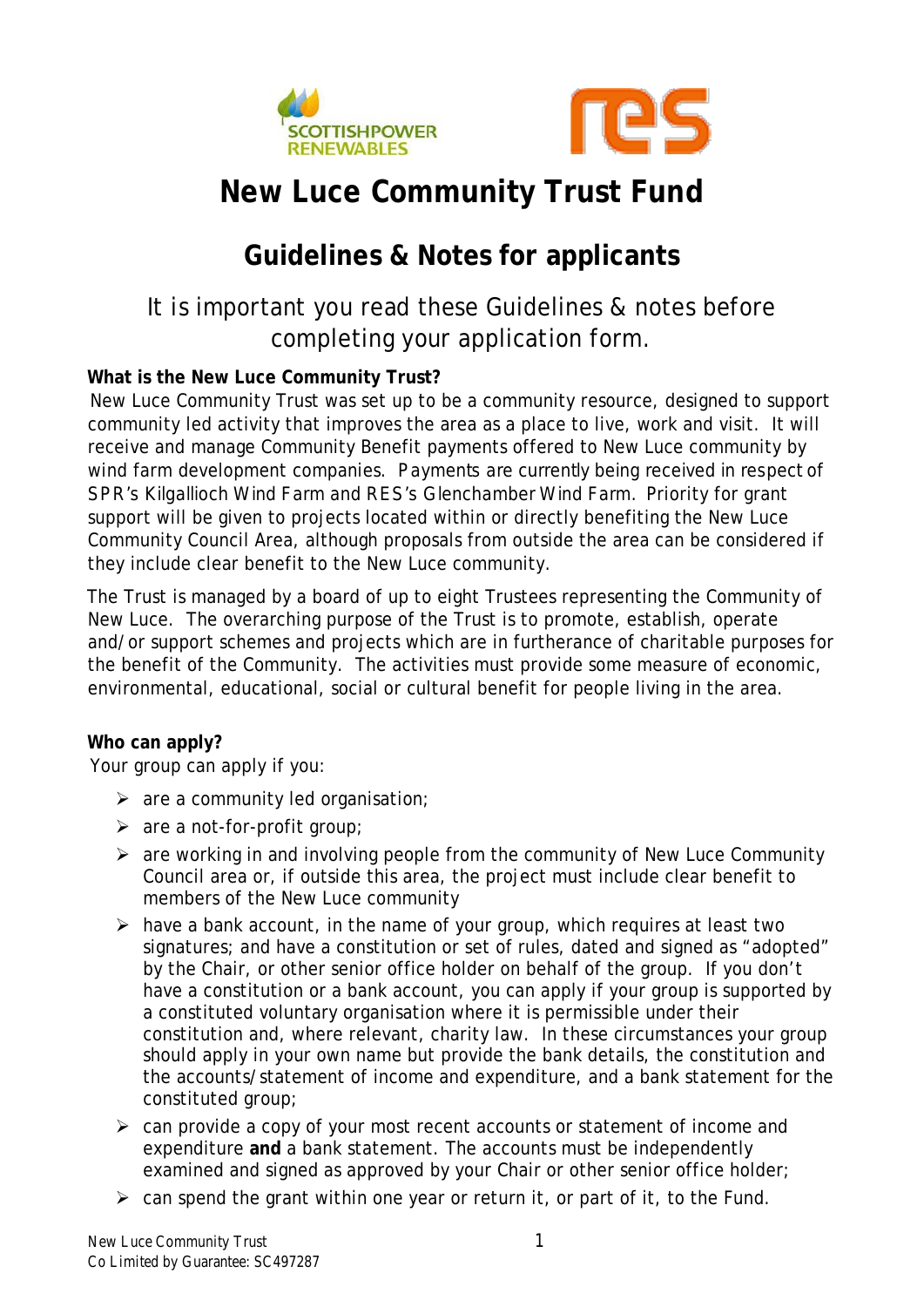#### **How much can we apply for?**

There is no limit to the amount you can apply for, but normally no group will be eligible to access more than £20,000 in any financial year.

- $\triangleright$  Groups are eligible to apply to the Trust if they have an outstanding end of project report from a previous Trust grant however any grant awarded will not be paid to the group until the previous grant has been accounted for.
- Grants of up to 100% may be awarded however groups are encouraged to apply for part funding for their project and seek the additional funding they require from other sources.

#### **When can we apply?**

Applications can be submitted throughout the year and each application will be considered on its merits within three months of date of receipt.

#### **Who cannot apply to the Trust Fund?**

The rules of the Trust Fund prevent the following groups/individuals from applying.

- $\triangleright$  Political Organisations
- $\triangleright$  National Organisations, unless the group is a local branch with local management/accountability arrangements and bank account
- $\triangleright$  Individuals unless the application is for a bursary for individual members of community groups to participate in training courses.
- $\triangleright$  Companies who aim to distribute a profit
- $\triangleright$  Projects already started

Before any money is committed the Group has to agree and return one copy of the Terms and Conditions duly signed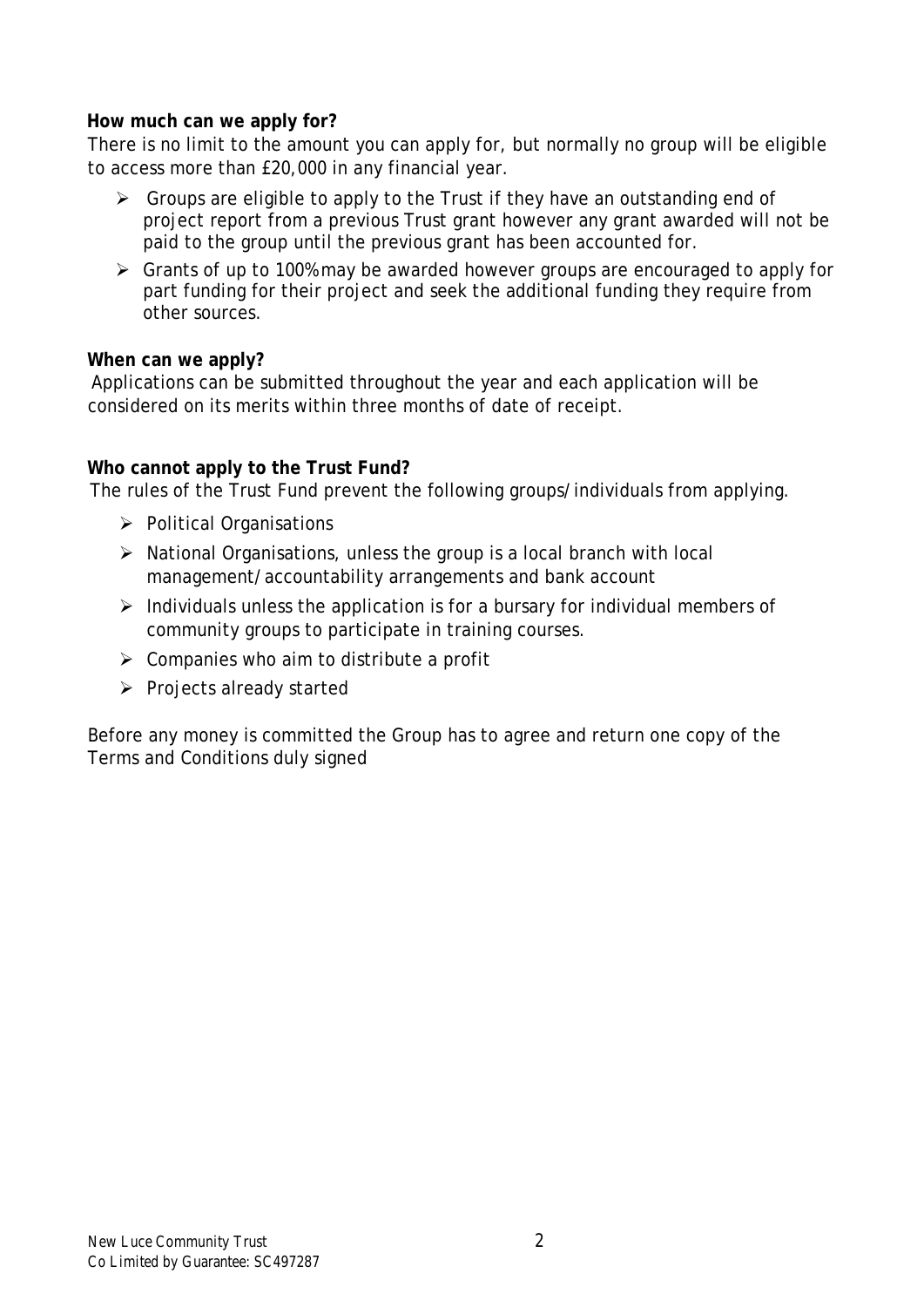### *Please use the notes on the following pages to complete the application form.*

# **The Application Form**

*PLEASE NOTE - If you do not complete all the relevant boxes and supply us with the supporting documents outlined in this document your application will be returned to you with a request to complete the missing information or provide the missing documents. It is only when we have received the completed form and all the information that we will be in a position to start the assessment process of your application.*

### **Question 1**

Please state the name, address and the postcode of your group. Please also provide a contact name for any correspondence; this must also be the person who signs the form on behalf of the group. If any of these details change whilst your application is being processed it is essential that you contact us and update the details.

#### **Question 2**

Please give details of what your organisation does including your aims and objectives. For example sports activities/coaching, music or arts activities, mothers and toddlers activities or social activities for people with disabilities. These examples cover just a few of the possibilities. The information you supply in this section will provide the basis for our assessment of your application and it is therefore important that you give a full explanation of your groups activities. It would also help with the assessment process if you tell us about the aims and objectives of your group and how your application to the Trust will meet these aims and objectives.

#### **Question 3**

Please give details of what your organisation wants to do with the grant awarded from New Luce Community Trust and how you will do it. For example:

- $\triangleright$  if your group wants funding from the Trust to carry out improvements to a building or land used by the community then we need to know how this grant will make a difference to the usage of the building/land. You should also let us know if you own the building and, if not, how long your lease is, and supply us with a copy of the lease
- $\triangleright$  or if you want funding to purchase equipment for the organisation your group runs then you need to tell us what difference this grant will make to the organisation.

**If your project is an event it is important to tell us the date for the proposed event.** It should be noted that applications received less than two months before the event date cannot be assured of receiving the funding in time for the event, and we would therefore request you submit your applications as early as is practicable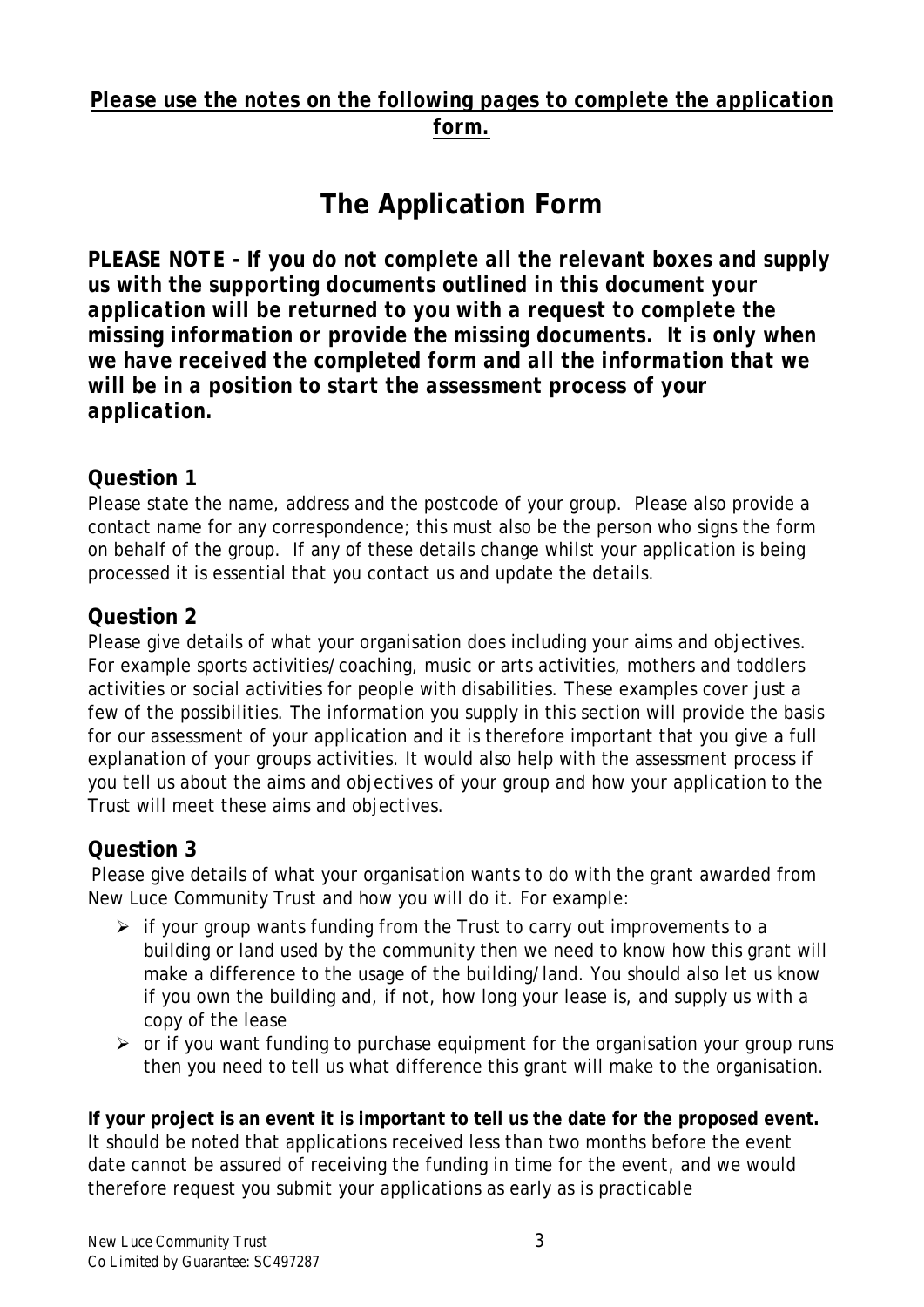It is important to note that you cannot make an application to the Trust on behalf of another group, and that the project is aimed at meeting the aims and objectives of your group.

#### **What kind of project/activity could be supported?**

Any project/activity that provides some measures of economic, educational, environmental, social or cultural benefit for people living within the community is eligible for support. Grants may be awarded to build on existing activities or to initiate new activities.

The following types of activities could be included:

- equipment for community groups;
- minor repairs and improvements to buildings/land used for community purposes, however if the building/land is not owned by your group you will need to provide us with a copy of the lease agreement;
- community events, festivals and trips,
- small scale practical activities;
- activity based environmental schemes;
- training and educational courses;
- bursaries for individual members of community groups to participate in training courses;  $\Box$
- costs to community groups of participating in networks and visiting other community projects.

#### **What kind of project/activity could not be supported?**

The following list gives you some idea of what the Trust Fund is unable to support:

- projects that involve improvement works to a building, **unless** your group own the building or have a lease on the property;
- applications for unspecified items e.g. contingency money;
- retrospective applications, for example we would not accept an application for an event, which has already taken place;
- applications cannot be made on behalf of a project for another group. If the group is unconstituted but meets all other criteria, the group must apply in their own name but ask a constituted group to provide their bank account details, constitution and accounts. See "Who can apply" on page 1.

#### **Question 4**

Please let us know which area will benefit, whether New Luce Community Council or the wider area. If your organisation is not based in New Luce, you will only be eligible for a Trust Fund grant if there is clear evidence of how your project will benefit people living within the community of New Luce.

### **Question 5**

**It is important that you provide a detailed breakdown of all the costs for your project, and provide at least two quotes/estimates or even a photocopy of the catalogue page to demonstrate the costs.**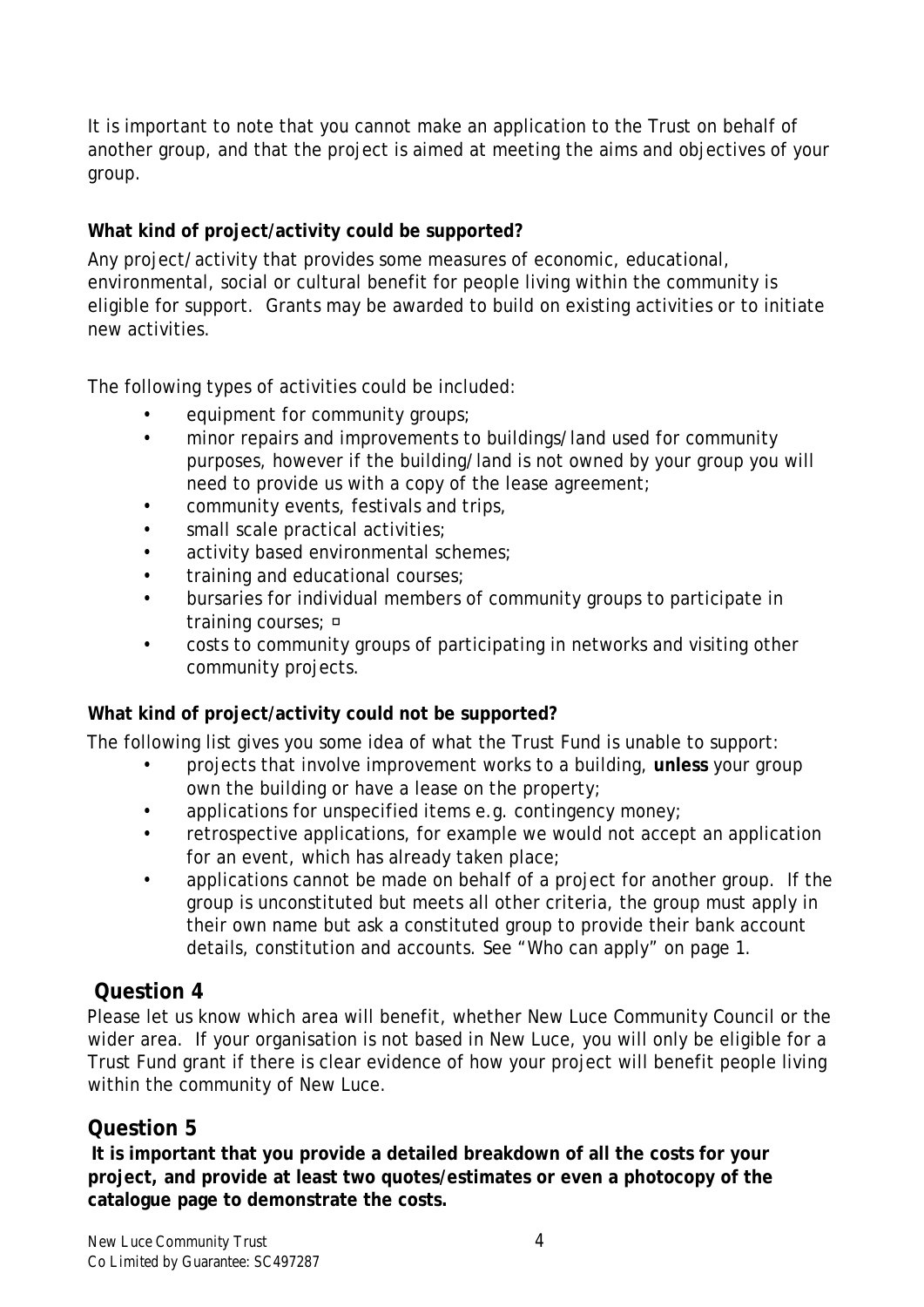If you want, for example, sports equipment, it is important that you provide an itemised and costed list. It is not enough to say that you want equipment without itemising the costs.

If you are asking for a contribution toward the costs of a more expensive project it is important that you provide us with a detailed breakdown of the total costs and the contribution you require. In addition you will have to demonstrate how you are going to raise the balance required to undertake the project, that have planning and other statutory consents and you have landowner agreements in place where necessary**.**

There is no limit to the amount you can apply for, but normally no group will be eligible to access more than £20,000 in any financial year.

If your project is costing more than £20,000 then you can apply to the Trust Fund for some of the funding but you will need to demonstrate that you have the rest of the funding or how you intend to get the rest of the funding.

#### **Question 6**

It is important that you complete this section very carefully as all grants will be paid by cheque signed by two Trustees.

The bank account details must be in the name of the group, cheques cannot be made payable to individuals.

If your application is successful we will write to you to let you know when the payments will be made

#### **Question 7**

Please tell us who and how many people are in your group. We would like to know how many people are either members of your group or are regularly involved in your activities.

#### **Question 8**

Please let us know how many people will benefit from this project**. `We want to know how many people will be involved in the activities that the grant will fund**. Please ensure you give actual numbers in this section, writing the "whole community" will not be acceptable. However if you were to say, for example, "between 200 and 300" this would be acceptable. It is important that you give as much information as possible to ensure we assess your application appropriately.

#### **Question 9**

Please complete and sign the application. Send the completed form with all supporting documentation to the address on the final page of the application form.

#### **What happens next?**

 $\triangleright$  As soon as we have received a completed application form with all the necessary documentation, you will receive an acknowledgement letter, **this letter will**